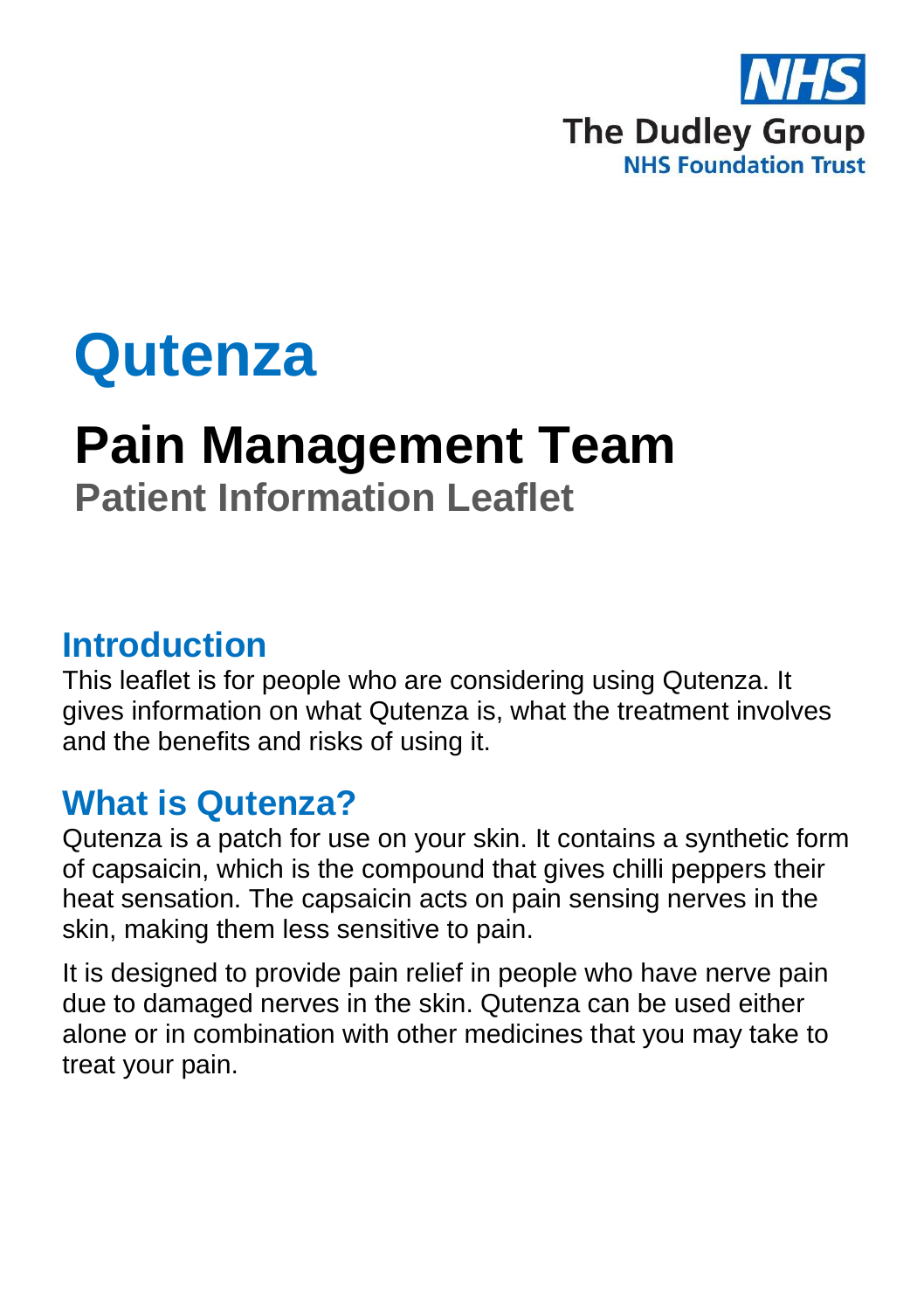### **What are the benefits of the treatment?**

You have a type of pain known medically as peripheral neuropathic pain. This means pain in the nerves in your extremities such as your hands, feet and arms. This type of pain can have several different causes, including:

- Shingles
- A reaction to some medicines
- Nerve damage from an accident or injury
- Pain after surgery

The Qutenza patches should help relieve your pain.

#### **What are the risks?**

Like all medicines, Qutenza has some risks and side effects, although not everybody gets them. It is very common for the skin to become red and painful (a stinging or burning sensation) in the area where the Qutenza patch is applied.

Other common side effects are: itching, bumps, blisters, swelling and dryness on the area where the patch is applied.

### **Are there any restrictions on using Qutenza?**

Qutenza must not be used if:

- You are allergic to chilli peppers or any of the ingredients in the Qutenza patch. The nurse will check this with you before they apply the patch.
- You have poorly controlled high blood pressure or have recently had heart problems.

#### **What are the alternatives?**

Capsaicin cream can be used. This has a similar effect but is not as strong as Qutenza patches. Alternatively, you can remain on your existing pain medication.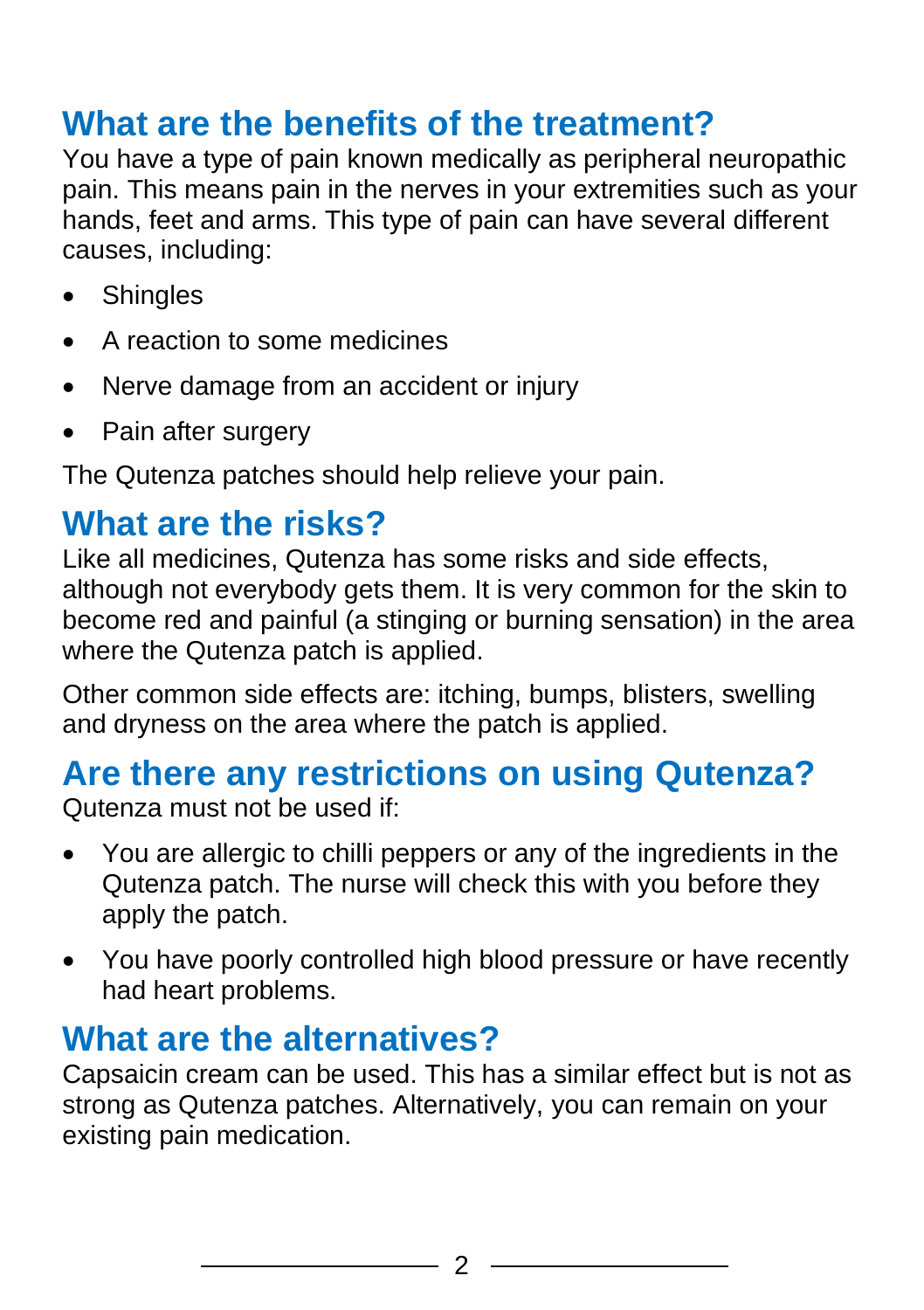#### **How should I prepare for the treatment?**

If you take regular medication, take it as usual before coming to the clinic for the treatment. You should wear loose-fitting clothing over the treatment site(s) or, if your feet are being treated, wear comfortable footwear.

#### **Who will give me the Qutenza treatment?**

The patch will be applied by a nurse who has been specially trained in Qutenza patch application.

#### **What does the treatment application involve?**

Qutenza is for use on your skin. The nurse may mark the most painful areas on your skin with a pen or marker. These areas will then be washed with soap and water, and then dried.

It may be a good idea to take a painkiller like paracetamol before the treatment, if you can take it (always read the label; do not exceed the recommended dose). This will help to reduce any discomfort caused by Qutenza.

The healthcare professional may cut the Qutenza patch to fit the treatment area. They will then place the Qutenza patch on your skin. They will put a bandage on top, if necessary, to keep it firmly on your skin.

The patch will need to stay in place for 30 minutes if you are being treated for nerve pain on your feet, or 60 minutes if you are being treated for nerve pain on other parts of your body. During this time, the nurse will monitor your blood pressure.

After this time, the nurse will carefully remove the Qutenza patch. They will apply a cleansing gel to the skin, which is left on for at least one minute, before wiping it off. The nurse will then wash the treated area gently with soap and water.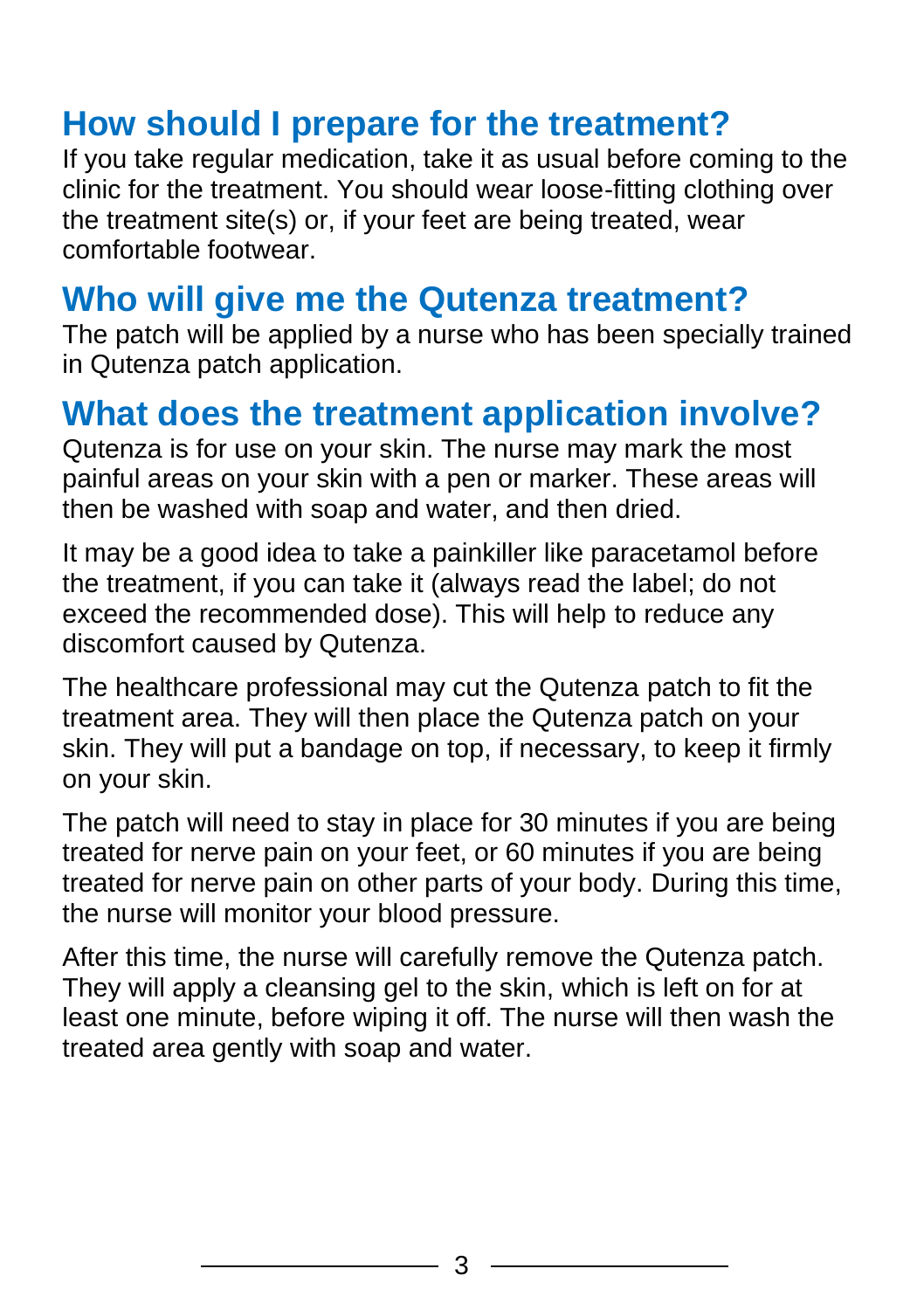## **What special precautions should I take?**

**Do not** sniff or inhale close to Qutenza patches as this may cause coughing or sneezing.

**Do not** touch a Qutenza patch with your hands during treatment as it may cause burning or stinging.

**Do not** touch your eyes, mouth or other sensitive areas during treatment.

**Do not** attempt to remove the patch yourself. A nurse will remove it for you.

**Do not** touch the Qutenza patch, or other materials that have come into contact with the treated areas, as they may cause burning and stinging.

#### **Is the procedure painful?**

It is very common for the skin to sting or become red with a burning sensation during and after Qutenza treatment, for a short while. Your blood pressure may go up slightly and therefore this will be monitored during treatment. If you experience a lot of pain, the nurse will cool the area to ease this.

#### **What should I expect immediately after treatment?**

After the patch has been removed, it is likely that you will have the following where the Qutenza patch has been applied:

- reddening of the skin
- pain
- a burning sensation

This is normal and will reduce over the following days.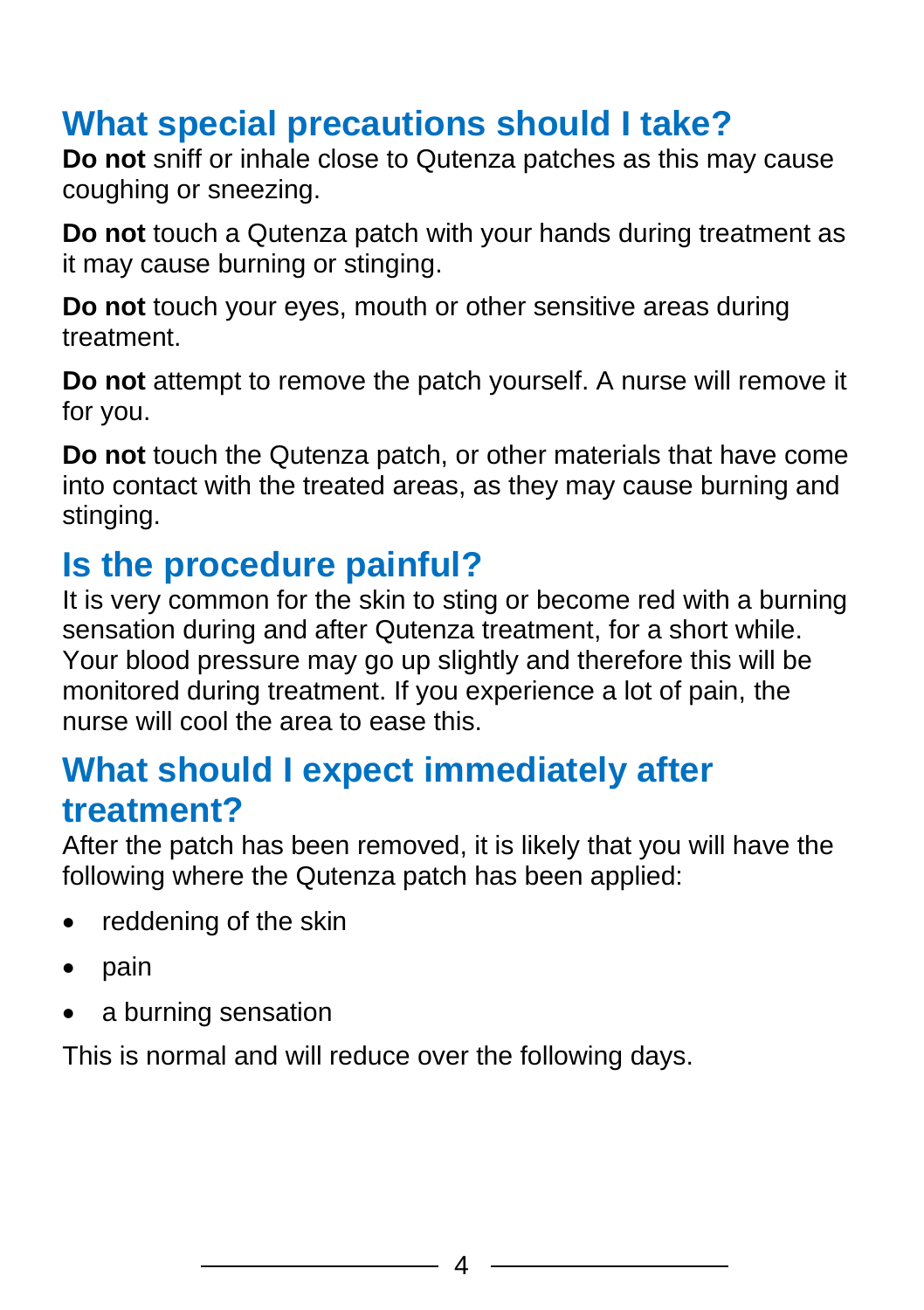During this time, avoid hot baths or showers, direct sunlight on the treatment sites and vigorous exercise. At home you can ease this discomfort by:

- Cooling the treatment sites with cool packs from the fridge (not the freezer). Do not use ice.
- Taking pain relief such as paracetamol, if you can take it (always read the label; do not exceed the recommended dose).

#### **How soon will I feel pain relief after treatment?**

Most people will start to feel some pain relief on the day the patch is applied. However, it may take up to 14 days before you feel the full effect at the treatment site.

#### **Can I drive and use machinery after treatment?**

Yes. Qutenza will not have any direct effect on your ability to drive or use machinery. Only small amounts of the active substance pass into the bloodstream and this only stays there for a short period of time.

#### **How often will I need Qutenza treatment?**

You can have treatment again, if your pain comes back, after about 90 days. However, recent studies have shown that the average time to needing treatment again is about 20 to 22 weeks.